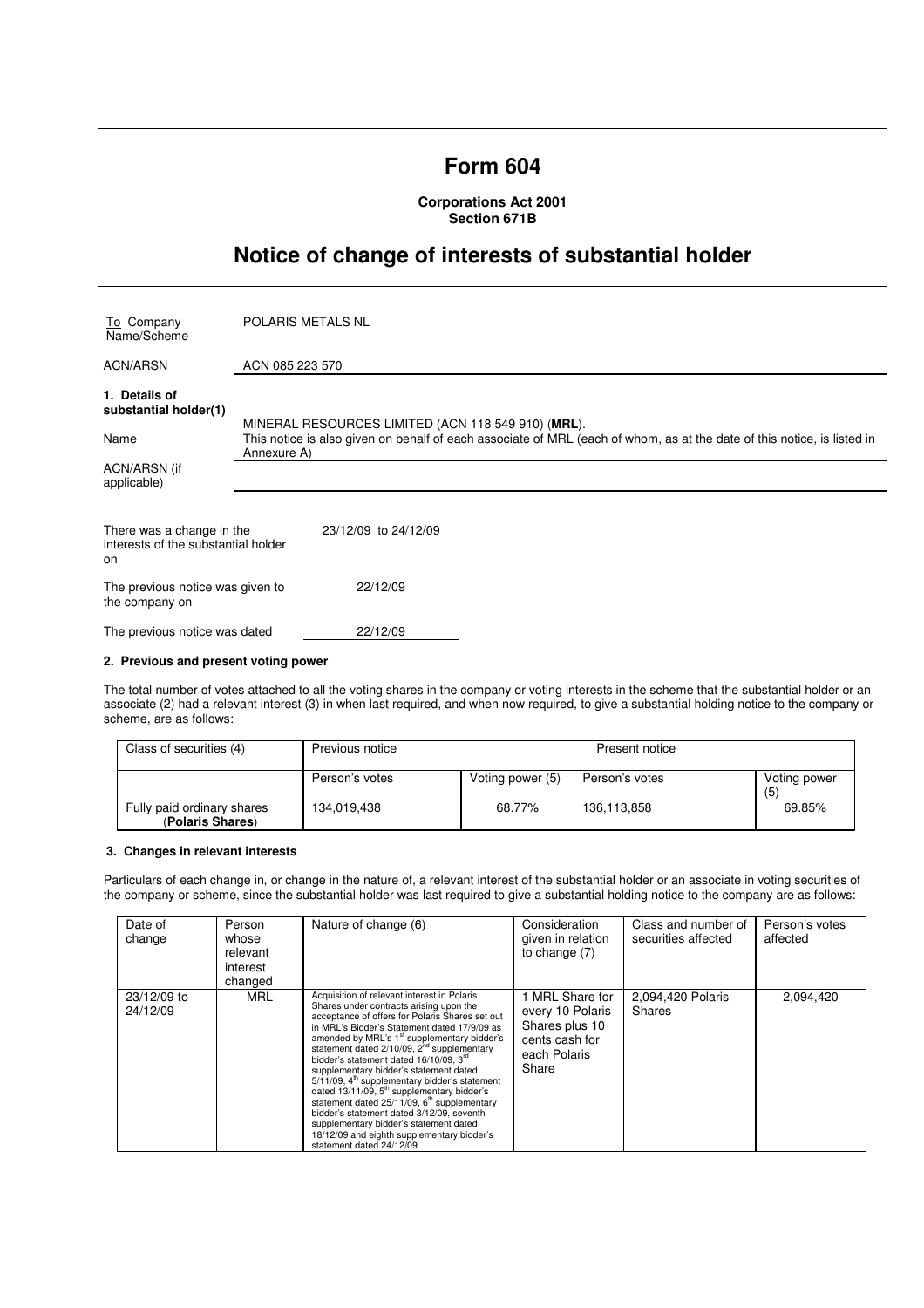# **4. Present relevant interests**

Particulars of each relevant interest of the substantial holder in voting securities after the change are as follows:

| Holder of<br>relevant<br>interest | Registered holder of<br>securities                                             | Person entitled to be<br>registered as holder (8)                 | Nature of relevant interest (6)                                                                                                                   | Class and<br>number of<br>securities | Person's<br>votes |
|-----------------------------------|--------------------------------------------------------------------------------|-------------------------------------------------------------------|---------------------------------------------------------------------------------------------------------------------------------------------------|--------------------------------------|-------------------|
| <b>MRL</b>                        | Various persons<br>who accepted offers<br>referred to in<br>paragraph 3 above. | MRL (subject to<br>contracts referred to in<br>paragraph 3 above) | Relevant interest under Section<br>608(8) of the Corporations Act as<br>a result of acceptance of the offers<br>referred to in paragraph 3 above. | 136,113,858<br>Polaris<br>Shares     | 136,113,858       |

#### **5. Changes in association**

**The persons who have become associates (2) of, ceased to be associates of, or have changed the nature of their association (9) with, the substantial holder in relation to voting interests in the company or scheme are as follows:** 

| $\cdots$<br>ימ<br>ACN/AH<br>and<br>licable:<br>Name<br>ווסו<br>$-1111$<br>. . | ciation<br>Nai.<br>nt |
|-------------------------------------------------------------------------------|-----------------------|
| Nil                                                                           |                       |

#### **6. Addresses**

The addresses of persons named in this form are:

| Name                                | Address                                               |
|-------------------------------------|-------------------------------------------------------|
| Mineral<br><b>Resources Limited</b> | . Bibra Lake WA 6163<br>25 Wellard Street.            |
| Polaris Metals NL                   | West Perth. \<br>WA 6005<br>1109 Hay Street.<br>Level |
| $\mathbf{C}$                        |                                                       |

Annexure A

# **Signature**

print name Bruce Goulds **sign here** Fer.

capacity Company Secretary of Mineral Resources Limited and duly authorised representative of the entities listed in

date 24 / 12 / 2009

### **DIRECTIONS**

- (1) If there are a number of substantial holders with similar or related relevant interests (eg. a corporation and its related corporations, or the manager and trustee of an equity trust), the names could be included in an annexure to the form. If the relevant interests of a group of persons are essentially similar, they may be referred to throughout the form as a specifically named group if the membership of each group, with the names and addresses of members is clearly set out in paragraph 6 of the form.
- (2) See the definition of "associate" in section 9 of the Corporations Act 2001.
- (3) See the definition of "relevant interest" in sections 608 and 671B(7) of the Corporations Act 2001.
- (4) The voting shares of a company constitute one class unless divided into separate classes.
- (5) The person's votes divided by the total votes in the body corporate or scheme multiplied by 100.
- (6) Include details of:
	- (a) any relevant agreement or other circumstances because of which the change in relevant interest occurred. If subsection 671B(4) applies, a copy of any document setting out the terms of any relevant agreement, and a statement by the person giving full and accurate details of any contract, scheme or arrangement, must accompany this form, together with a written statement certifying this contract, scheme or arrangement; and
	- (b) any qualification of the power of a person to exercise, control the exercise of, or influence the exercise of, the voting powers or disposal of the securities to which the relevant interest relates (indicating clearly the particular securities to which the qualification applies).

See the definition of "relevant agreement" in section 9 of the Corporations Act 2001.

- (7) Details of the consideration must include any and all benefits, money and other, that any person from whom a relevant interest was acquired has, or may, become entitled to receive in relation to that acquisition. Details must be included even if the benefit is conditional on the happening or not of a contingency. Details must be included of any benefit paid on behalf of the substantial holder or its associate in relation to the acquisitions, even if they are not paid directly to the person from whom the relevant interest was acquired.
- (8) If the substantial holder is unable to determine the identify of the person (eg. if the relevant interest arises because of an option) write "unknown".
- (9) Give details, if appropriate, of the present association and any change in that association since the last substantial holding notice.